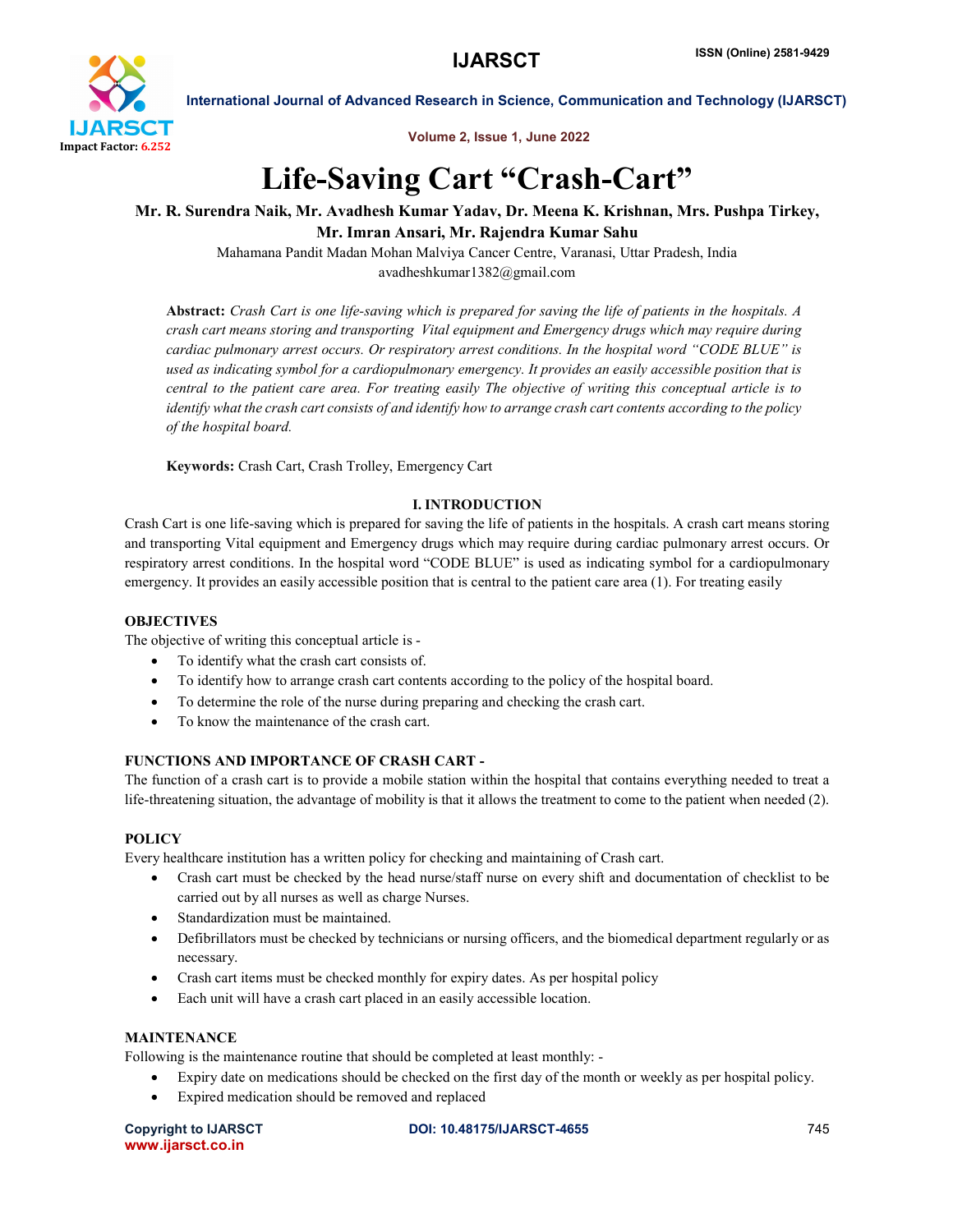

#### Volume 2, Issue 1, June 2022

- The defibrillator pads on the AED or the defibrillator should be checked for expiry
- The battery charge on the monitor and or AED should be checked and documented (3).

#### THE CART IS INSPECTED FOR THE FOLLOWING EXTERNAL CONTENTS: -

- Portable suction apparatus with connecting tubing if not available at each patient's bedside.
- O2 cylinder full with flowmeter and its key.
- Portable monitor/defibrillator unit with charge batteries, multifunctional cables (if pacer capable machine) ECG electrodes, appropriately sized paddles [ adults and pediatric], defibrillators gel, monitoring paper, BP cuff, spo2 probe.

#### CART SHOULD HAVE

- Sharp container
- CPR records
- Emergency cart check sheets
- List of the cart contents
- Emergency drug information sheet as appropriate for units

#### CRASH CART



#### Figure 1 Crash Cart

Image Source - https://www.indiamart.com/proddetail/blue-emergency-trolley-21065358955.html

#### ARRANGEMENT

## AT THE TOP

- Defibrillator
- Spo2 Probe
- ECG Electrodes
- AMBU Bag [Adult and Paediatric]
- Oxygen Mask [ Venturi Mask of Different Flow Rates]
- Non-Rebreathing Mask
- Bains Circuits [ Adult and Paediatric]
- At Our Hospital Settings
- All Kinds of Resuscitative Fluids Are Kept on Top

www.ijarsct.co.in

Copyright to IJARSCT **DOI: 10.48175/IJARSCT-4655** 746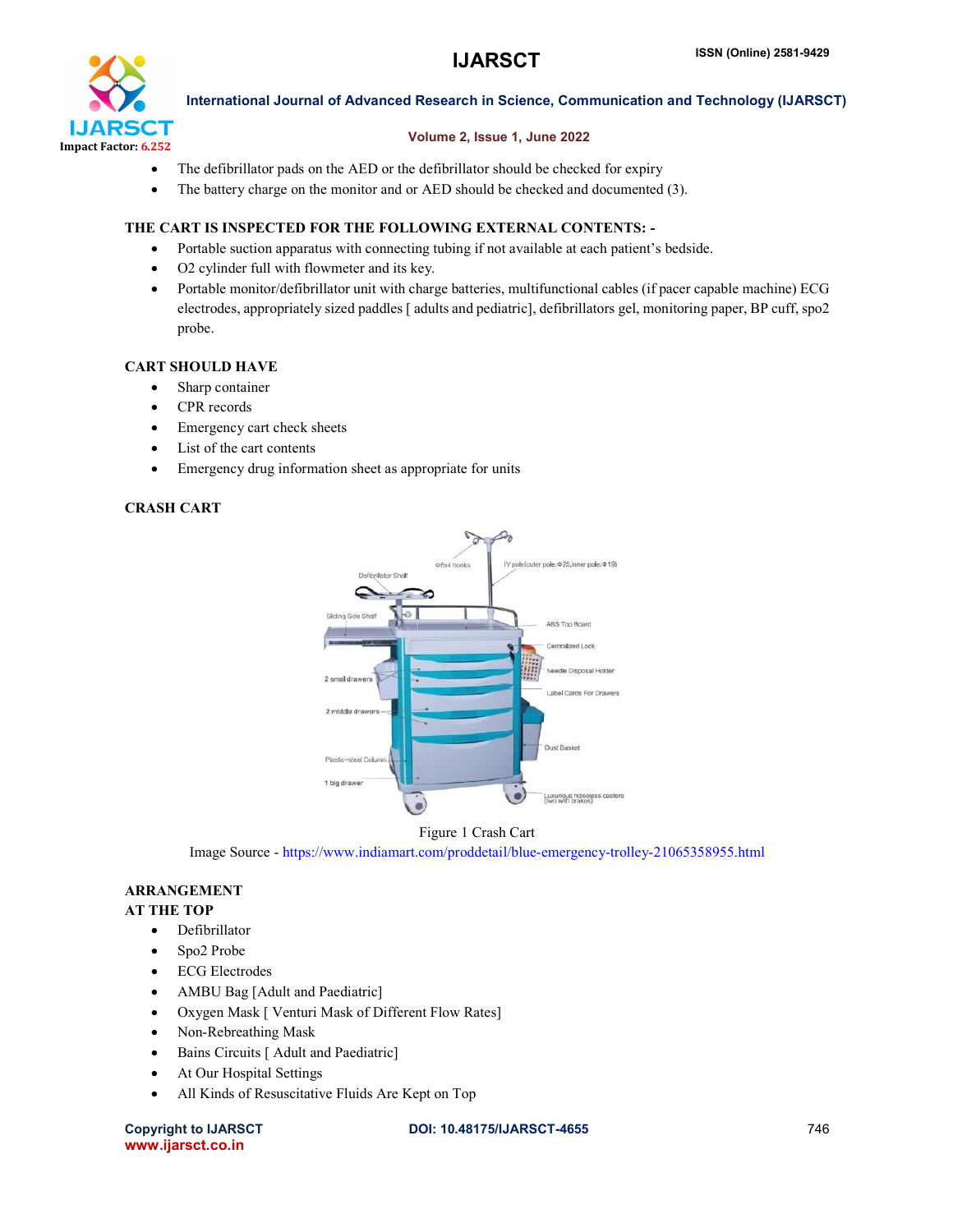

#### Volume 2, Issue 1, June 2022

- Gelospan
- 3% Sodium Chloride Solution
- Mannitol and All Other Intravenous Fluids

#### MIDDLE SPACE

COLOUR FULL BOXES OF EMERGENCY DRUGS LIKE

- Atropine
- Adrenaline
- Amiodaron,
- adenosine.
- Dopamine
- Dobutamine

DEFIBRILLATOR [ ECG leads, electrodes, paddles, conducting gel WORKSPACE AREA

#### DEFIBRILLATOR

It is the electrical device used to deliver shock via means of conducting paddles to revive normal conduction of the human heart.



Figure 2 Defibrillator Image source - https://www.indiamart.com/proddetail/philips-defibrillator-16262778133.html

#### **TYPES**

- Monophasic
- Biphasic
- The manual defibrillator is also provided with modes like
- Cardioversion
- Pacer

Chest leads Ecg electrodes Conducting gel Ecg reading paper Defibrillator paddles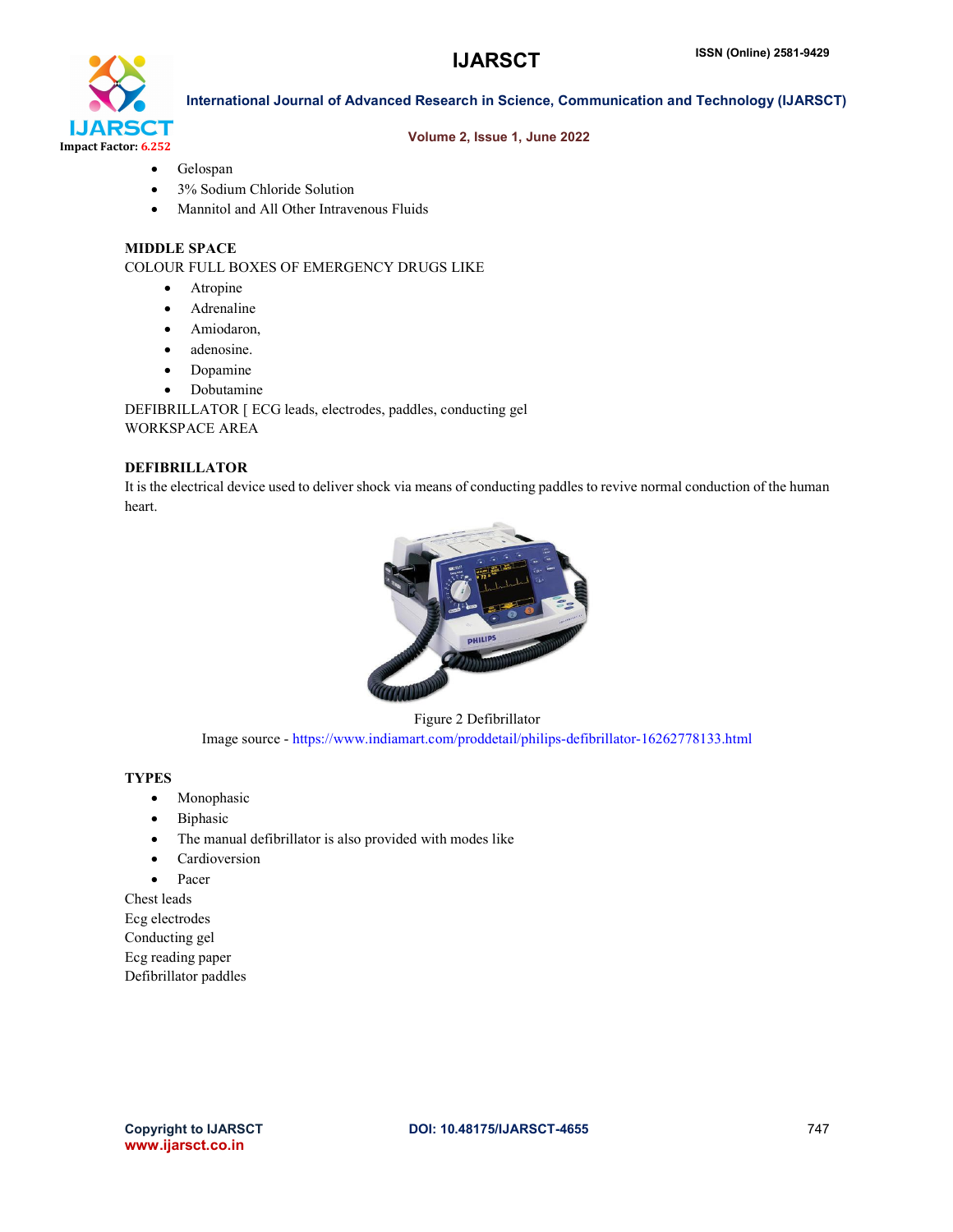

#### Volume 2, Issue 1, June 2022

## FIRST DRAWER

ALL EMERGENCY DRUGS THAT CAN SAVE LIFE THAT ARE



Figure 3 First Drawer

Image Source - https://www.medik-medical.com/emergency-medical-carts/medical-emergency-crash-cart-red-

color.html

- 1. Noradrenaline
- 2. Calcium Gluconate
- 3. Sodium Bicarbonate
- 4. Diltiazem
- 5. Dextrose [25% And 50%]
- 6. Aminophylline
- 7. Deriphylline
- 8. Lidocaine [ xylocaine]
- 9. Labetalol
- 10. Mannitol
- 11. Esmolol
- 12. Phenytoin
- 13. Midazolam
- 14. Lorazepam
- 15. Scolin
- 16. Propofol/ thiopentone
- 17. Ketamine
- 18. Tab Ecosprin
- 19. Tab amlodipine
- 20. Tab atorvastatin



Figure 4 Drawer of crash Cart

Image source - https://www.medicare.co.za/product/emergency-nursing-trolley/

Copyright to IJARSCT **DOI: 10.48175/IJARSCT-4655** 748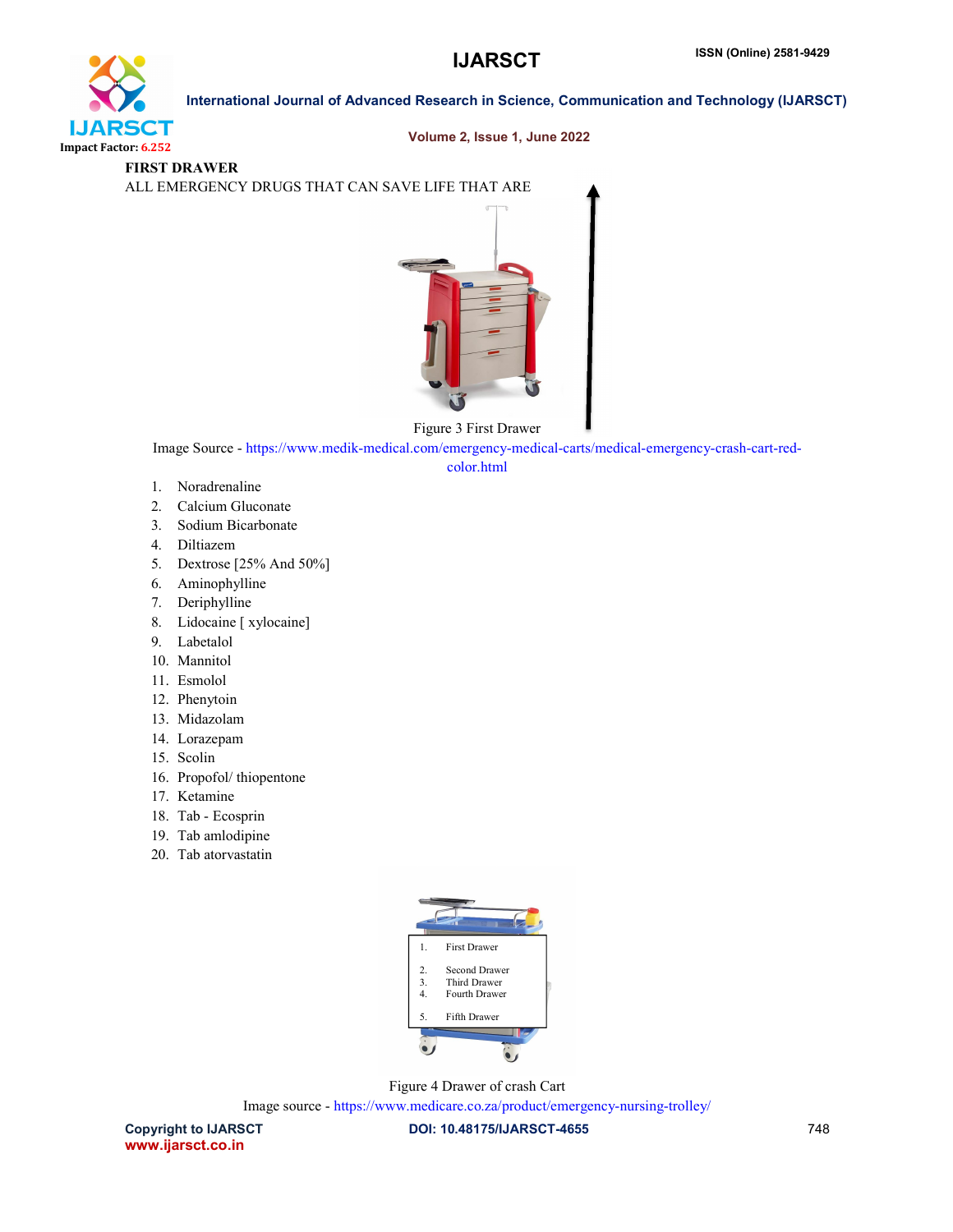

#### Volume 2, Issue 1, June 2022

#### SECOND DRAWER

Less essential drugs of supportive management

- Potassium chloride
- Magnesium SULPHATE
- Hydrocortisone
- $\bullet$  Lasix
- Ondansetron/ Granisetron
- Dexamethasone
- Vitamin k
- Tranexamic acid
- NTG {NITROGLYCERINE}
- Heparin

#### THIRD DRAWER

Vein puncture set -

- Syringes of all volumes [ 2ML.5ML.10 ML.20 ML.50 ML]
- Intravenous cannula of all sizes [14.16G 18G.20G.22G. 24G]
- Gloves sterile in all sizes  $[6.6.5.7.7.5 8.0 8.5]$
- Ryle's tube all sizes [ 6fr 8fr 10fr 12fr 14fr 16fr 18fr 20fr 22fr 24[]
- Suction catheters [5FG 6 FG 8 FG 10 FG 12 FG 14 FG 16 FG 18 FG 20 FG 22 FG 24 FG].
- Foleys catheters of all sizes [ Silicon. non-silicon]
- Scalp veins
- Needles All sizes [ 14G 16G 18G 20G 22G 24G 26G] etc.





#### RYLES TUBES AND SIZES



Figure 6 Ryle tube size with Colour Coding

Image Source - https://www.omnia-health.com/product/rts08-20-ryle%E2%80%99s-tube-stomach-tube-nasogastric-

introduction

www.ijarsct.co.in

Copyright to IJARSCT **DOI: 10.48175/IJARSCT-4655** 749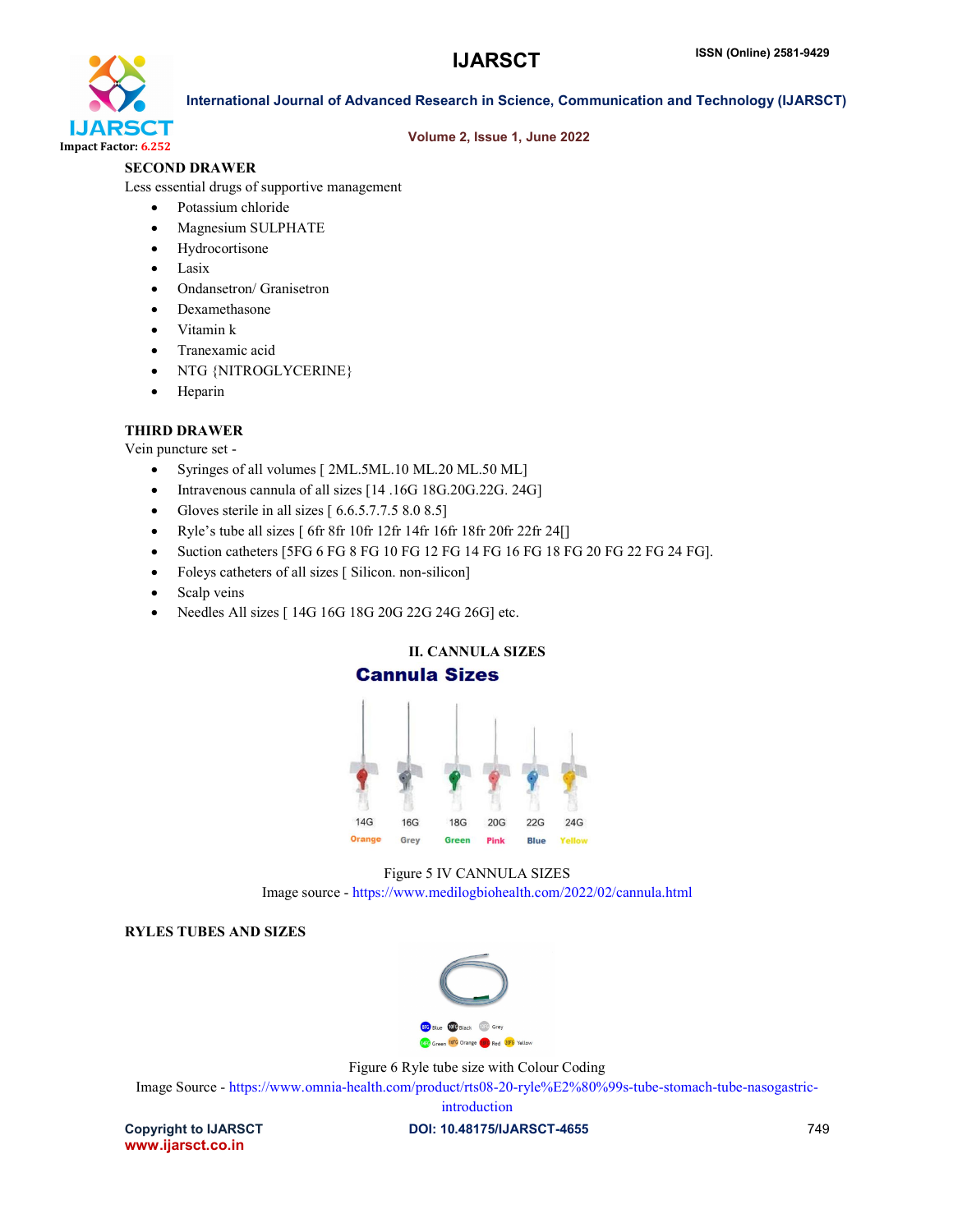# ea r Impact Factor: 6.252

International Journal of Advanced Research in Science, Communication and Technology (IJARSCT)

Volume 2, Issue 1, June 2022



Figure 7 Suction Catheter size with colour codes.

Image source - https://www.indiamart.com/proddetail/suction-catheter-22962662391.html





Figure 8 Urinary Catheter size with colour codes

Image source - https://www1.racgp.org.au/ajgp/2018/march/ins-and-outs-of-urinary-catheters

#### FOURTH DRAWER

- AMBU bag with mask reservoir and tubing's [ adult and paediatric]
- ET tubes of various sizes
- Nasopharyngeal airways
- Tracheostomy tube of all sizes
- Goodles airway
- LMA [ laryngeal mask airway]
- Laryngoscope with blades All sizes
- Xylocaine jelly
- Stylet
- Maggles forceps [adult and pediatric]
- Tube ties
- Tube sticking

#### LARYNGOSCOPE

- It should checked daily for its functioning and all sizes of blade compatible to handle
- Bulb should be functional
- Types of blades commonly used o makintosh [ curved blades] o miller [ Straight blades]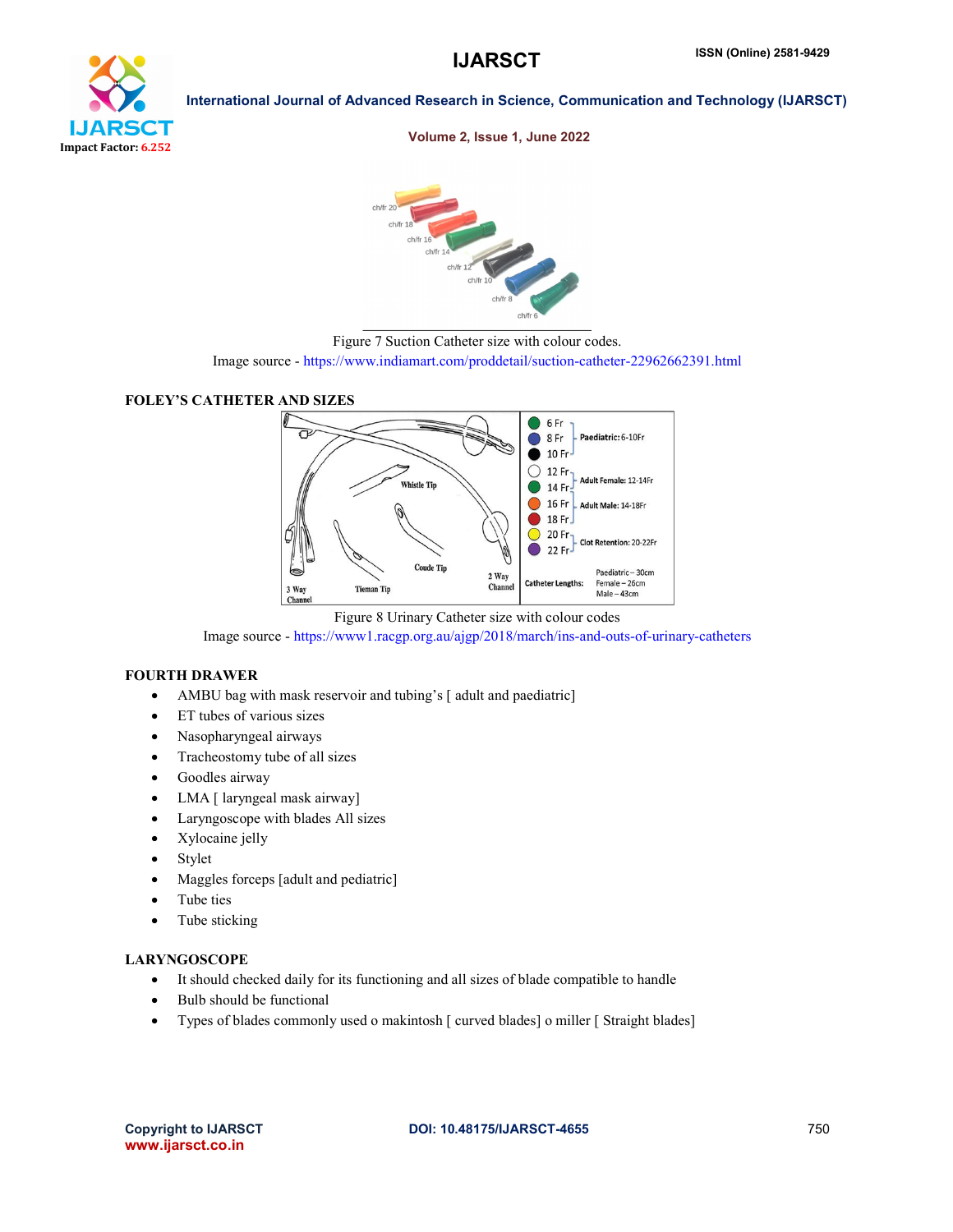

## Volume 2, Issue 1, June 2022





#### DIFFERNCE OF LMA AND ENDOTRACHEAL TUBE

- It fits over the glottis and parts of esophagus helps in ventilation
- Do not requires laryngoscope for its placement
- It is used for shorter duration than ET and tracheostomy tube
- Chances of aspiration are high because it covers both esophagus and glottis.
- Causes less damage to vocal cords and lower airway It goes into the trachea and helps in ventilation
- It can be used for 5-7 days longer than

#### LMA {LARYNGEAL MASK AIR WAY}

- It reduces the chances of aspiration and complication related to it
- It causes more damage to the vocal cord and trachea



Figure 10 LMA

Image Source - https://www.anesthesiology.theclinics.com/article/S1932-2275%2810%2900017-0/fulltext

#### TRACHEOSTOMY TUBE

A tracheostomy is performed for several reasons, all involving restricted airways. It may be done during an emergency when your airway is blocked. Or it could be used when a disease or other problem makes normal breathing impossible (4).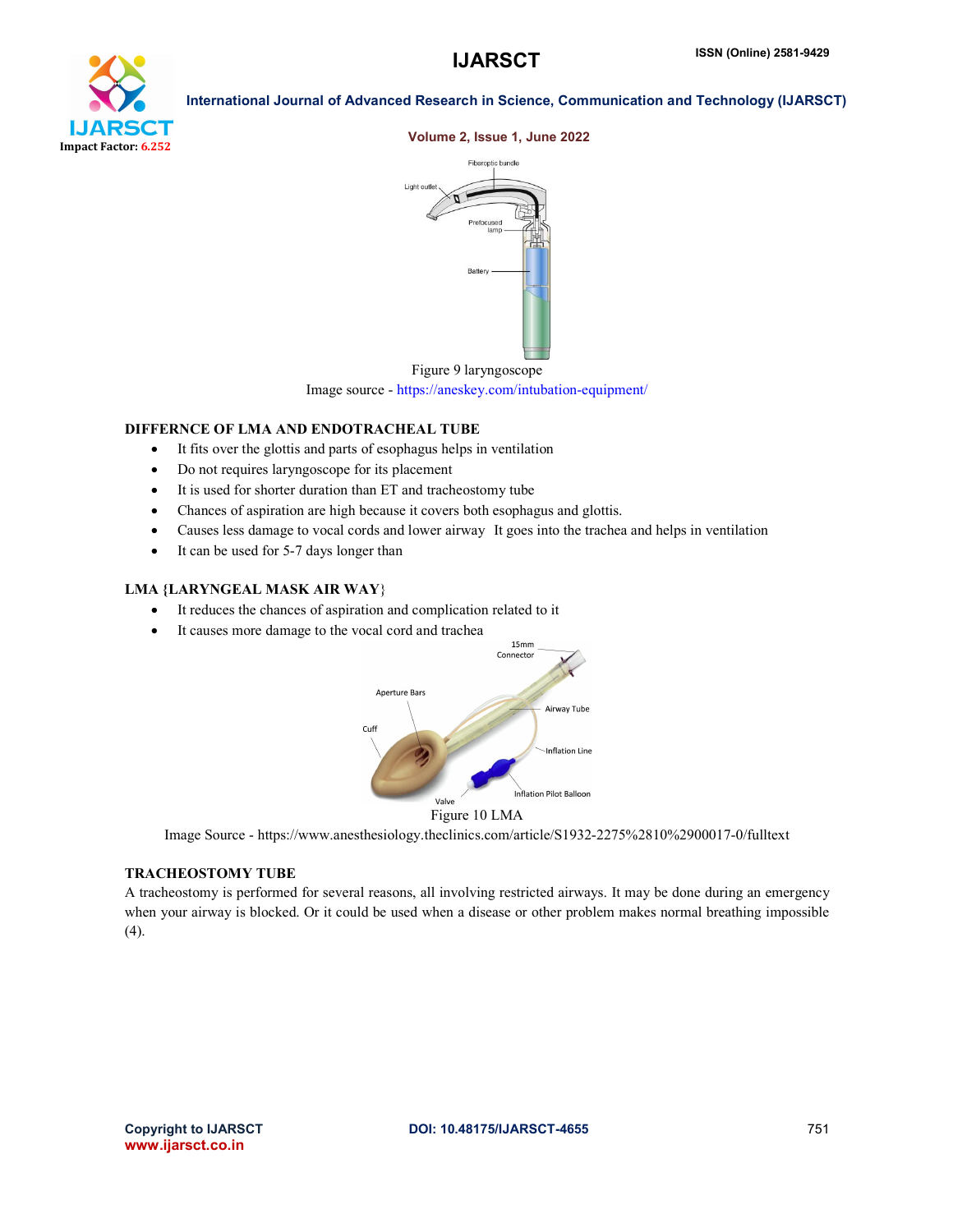

#### Volume 2, Issue 1, June 2022



#### Figure 11 Tracheostomy tube

Image Source - https://commons.wikimedia.org/wiki/File:Tracheostomy\_NIH.jpg

Conditions that may require a tracheostomy include:

- Anaphylaxis
- Birth Defects of The Airway
- Burns of The Airway from Inhalation of Corrosive Material
- Cancer in The Neck
- Chronic Lung Disease
- Coma
- Diaphragm Dysfunction
- Facial Burns or Surgery
- Infection
- Injury to The Larynx or Laryngectomy
- Injury to The Chest Wall
- Need for Prolonged Respiratory or Ventilator Support
- Obstruction of The Airway by A Foreign Body
- Obstructive Sleep Apnoea
- Paralysis of The Muscles Used in Swallowing
- Severe Neck or Mouth Injuries
- Tumour's
- Vocal Cord Paralysis

Nursing management:

- Nurses on duty should Check crash cart each shift before taking handover from previous shift duty staffs.
- Nurses on duty should Check the drugs and expiry dates and replace them as per guidelines.
- Nurses on duty should Check the defibrillator and its functional statues
- Nurses on duty should Check the inventory properly and document it.
- Nurses on duty should Replace the fewer items [ medicine, equipment's].

#### III. CONCLUSION

The crash cart arrangement and maintenance is priority of work which should be done by every nurse, A good maintenance of a crash Cart can save time and effort in an emergency. A piece of good knowledge and crash cart arrangement and its equipment may help the nurses in life-saving conditions of patients. Overall, we can say that better management of crash carts can save the life of patients.

#### **REFERENCES**

[1]. KHOGLI F. Slide Share. [Online].; 2017 [cited 2022 June 2022. Available from: https://www.slideshare.net/cetdmgh/crash-cart/.

www.ijarsct.co.in